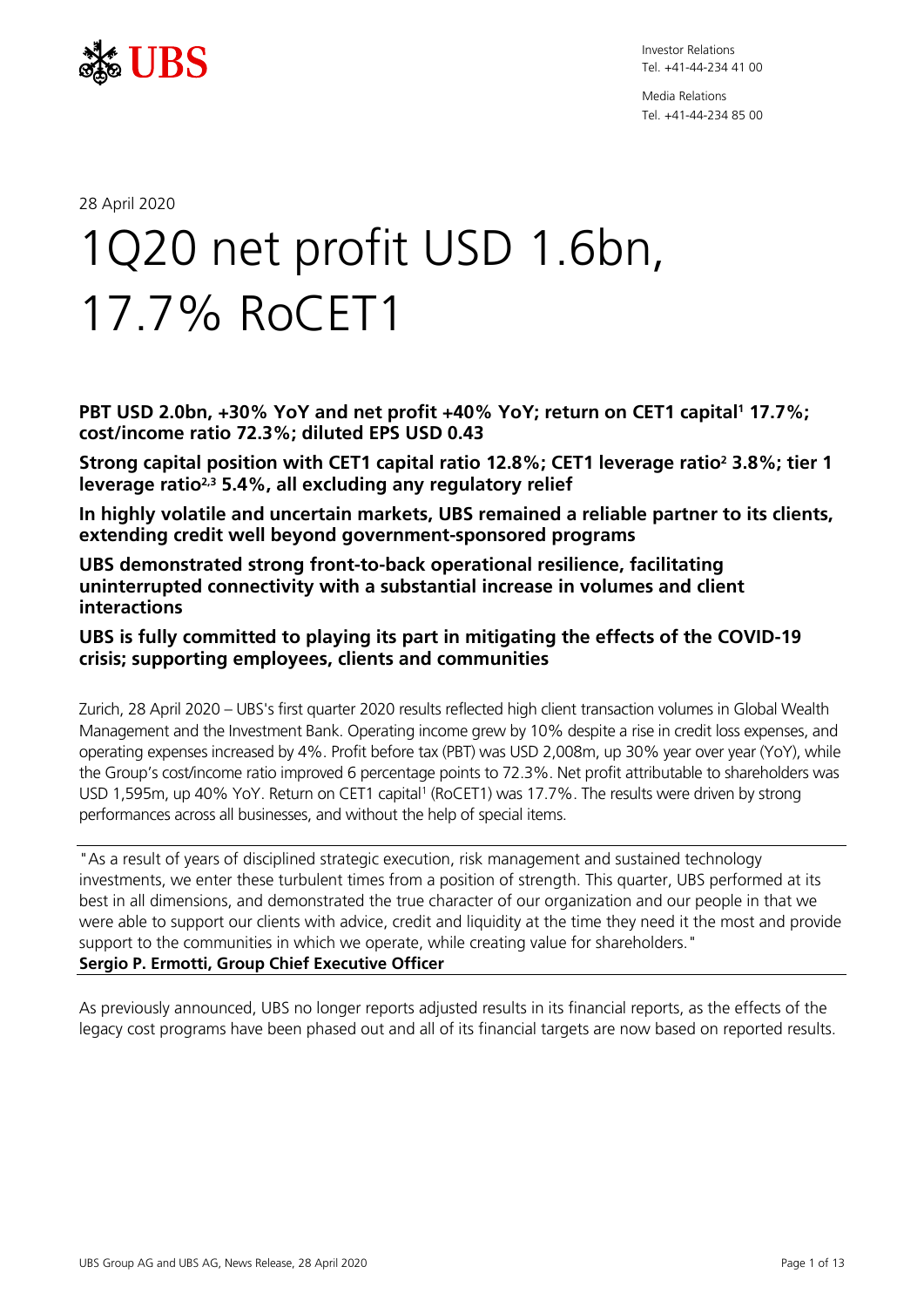

Media Relations Tel. +41-44-234 85 00

Global Wealth Management (GWM) PBT was USD 1,218m, up 41% YoY on excellent operating income reflecting client activity and progress on strategic levers; double-digit PBT growth in all regions. Personal & Corporate Banking PBT was USD 334m, down 14% YoY, reflecting credit loss expenses (CLE) that offset solid operating performance. Asset Management (AM) PBT was up 52% YoY to USD 157m, with 11% positive operating leverage and very strong net inflows. The Investment Bank (IB) delivered PBT of USD 709m, with the increase driven by significantly higher client activity in its Global Markets business and good Global Banking results; annualized return on attributed equity was 22.8%. Group Functions loss before tax was USD 410m, mainly due to negative income from accounting asymmetries that are expected to mean-revert to zero, and valuation losses.

UBS's first quarter 2020 results included credit loss expenses totaling USD 268m; this represents 5bps of credit cost on the Group's loan portfolio4.

UBS's capital position remains strong, with capital ratios consistent with its guidance and comfortably above regulatory requirements. Not factoring in any temporary concessions or relief<sup>2</sup>, UBS's CET1 capital ratio was 12.8% (guidance: ~13%, or 12.7-13.3%), CET1 leverage ratio was 3.8% (guidance: ~3.7%), and the tier 1 leverage ratio<sup>3</sup> was 5.4% as of 31.3.20.

# **Outlook**

The COVID-19 pandemic and the measures taken to contain it have dramatically changed the global economic outlook for the foreseeable future. Global GDP is expected to contract in the near term.

The disruption to many businesses and rising unemployment as a result of the pandemic are expected to lead to elevated levels of credit loss expenses for the industry. The majority of our credit exposures are either with our GWM clients or within Switzerland, and are of high quality. We are confident that Switzerland's proven ability to deploy effective crisis management measures will help it withstand this shock to the economy.

Looking ahead, the range of possible outcomes remains very wide, and it is too early to make reliable predictions about the timing and shape of any potential economic recovery. Lower asset prices will reduce our recurring fee income, lower interest rates will present a headwind to net interest income, and client activity levels will likely decrease, affecting transaction-based income. The continued disciplined execution of our strategic plans will help to mitigate this.

We are focused on supporting our employees, clients and the economies in which we operate while executing on our strategic plans, and maintaining our disciplined approach to managing risks across the firm.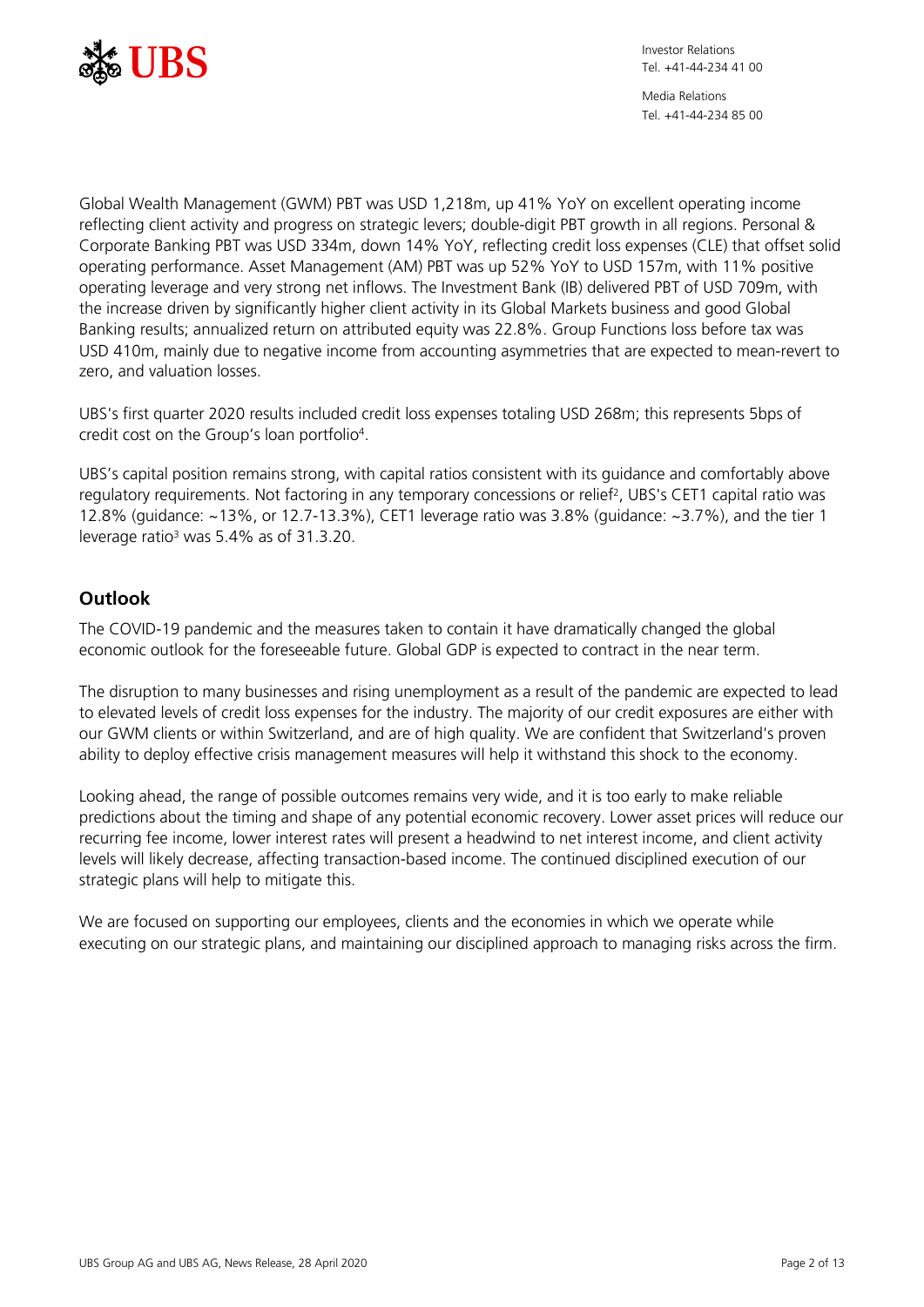

Media Relations Tel. +41-44-234 85 00

## **First quarter 2020 performance overview**

UBS's first quarter PBT was USD 2,008m (up 30% YoY). The cost/income ratio was 72.3%, a 6 percentage point improvement YoY. Net profit attributable to shareholders was USD 1,595m (up 40% YoY), with diluted earnings per share of USD 0.43 (up 43% YoY). Return on CET1 capital<sup>1</sup> was 17.7%.

Total net credit loss expenses were USD 268m, of which USD 122m in the Investment Bank, USD 77m in Personal & Corporate Banking, USD 53m in Global Wealth Management, and USD 16m in Non-core and Legacy Portfolio.

Risk-weighted assets increased by USD 27bn during the quarter, or 10%, to USD 286bn. Higher credit risk RWA was mainly driven by new business and draws on existing credit facilities, a rise in derivative exposures as a result of higher market volatility and client activity, as well as more securities financing transactions. Higher average regulatory and stressed Value-at-Risk from unprecedented and sharp market moves across asset classes drove higher market risk RWA. The leverage ratio denominator (LRD) increased by USD 45 billion to USD 956 billion. As of 31.3.20, UBS's CET1 capital ratio was 12.8% and its CET1 leverage ratio was 3.8% (excluding temporary LRD relief2).

## **Global Wealth Management (GWM) PBT USD 1,218m, +41% YoY**

Operating income rose by 14% with consistently high revenues in each month, resulting in the highest level since the financial crisis. Excellent client engagement led to a 46% improvement in transaction based income, with net interest income up 2% on higher lending revenues, and despite further pressure on interest rates. Recurring net fee income increased by 10%, also the best result since the financial crisis, reflecting higher invested assets at the beginning of the year. Credit loss expenses were USD 53m, of which stage 3 credit loss expenses were USD 41m from a small number of collateralized lending positions. The cost/income ratio improved to 72.4%, down 6 percentage points YoY. Loans grew by 3% QoQ to USD 185bn, with USD 3.9bn of net new loans. Invested assets at quarter-end were USD 2,339bn, down 11% sequentially. Net new money was USD 12bn, or 28bn excluding USD 16bn of outflows related to the deposit program. Net margin was 20bps, up 5bps YoY.

## **Personal & Corporate Banking (P&C) PBT CHF 322m, (16%) YoY**

The main driver of the reduction in PBT was CHF 74m of credit loss expenses (CLE), of which stage 3 credit loss expenses were CHF 60m, which predominantly stem from a deterioration in the recoveries expected from loans to corporate counterparties that were already credit-impaired at 31 December 2019. The cost/income ratio was 58.0%. As of 24 April 2020, UBS has processed over 21,000 applications under the Swiss program for loans to small and medium-sized corporate (SME) clients and has committed more than CHF 2.5bn of loans under this program. P&C has provided around CHF 2bn of additional loans on top of the Swiss government-backed lending program during the first quarter of 2020.

## **Asset Management (AM) PBT USD 157m, +52% YoY**

Operating income increased by 15% on strong performance with both higher management and performance fees. Net management fees increased by 14%, reflecting higher average invested assets as well as continued positive momentum in net new run rate fees. Performance fees increased by USD 9m. The cost/income ratio was 69.5%. Invested assets reduced QoQ despite net new money of USD 33bn (USD 23bn excluding money market flows).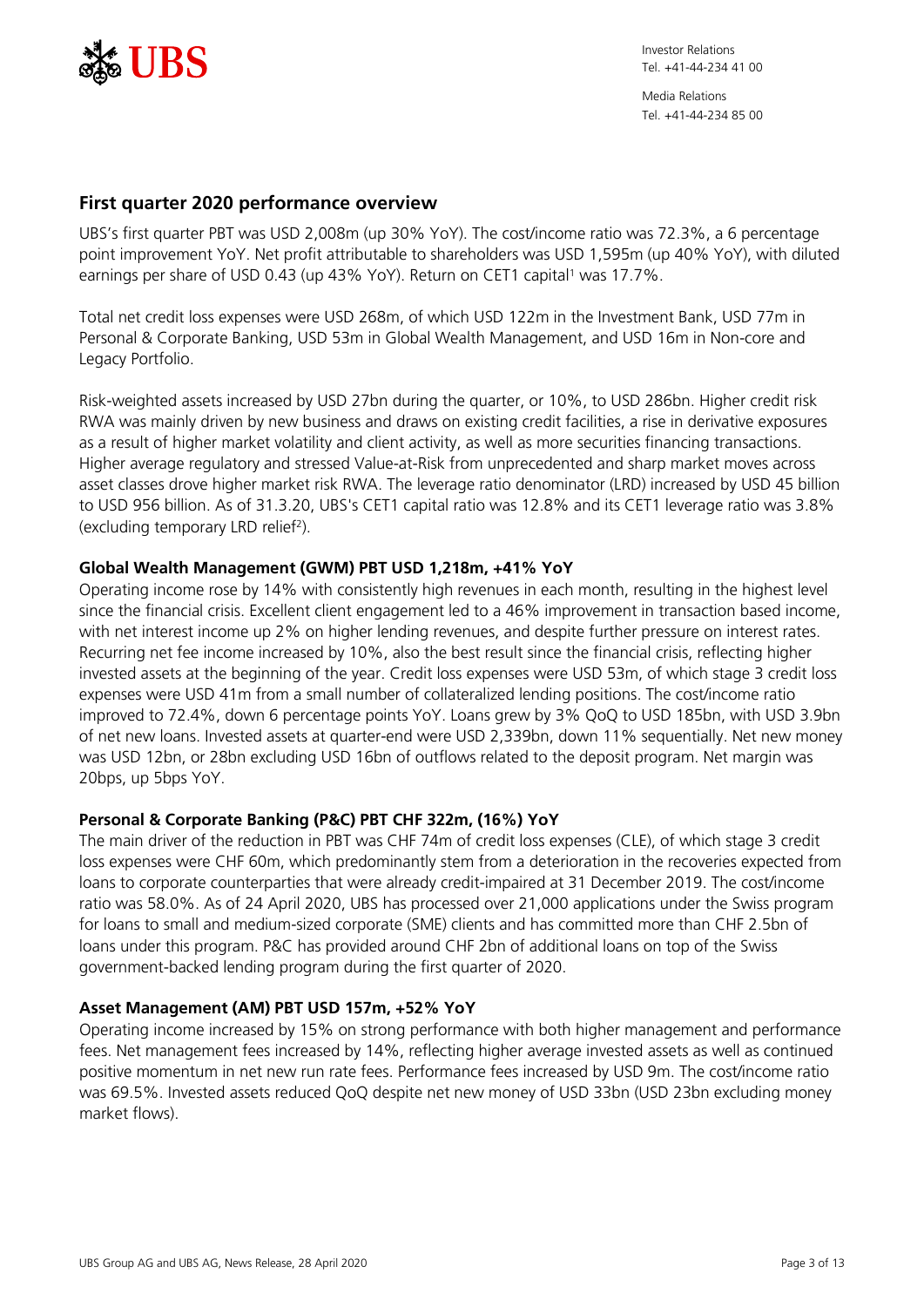

Media Relations Tel. +41-44-234 85 00

## **Investment Bank (IB) PBT USD 709m, +242% YoY**

Global Markets revenue increased by 44% or USD 619m, due to significantly higher volumes and volatility, particularly in Foreign Exchange, Rates and Cash Equities revenues, reflecting the impact of the COVID-19 pandemic on client activity levels. Global Banking also rose 44% or USD 164m, reflecting the closing of a number of large transactions in Advisory and higher Equity Capital Markets revenues; mark-to-market losses in Capital Markets were more than offset by gains on related hedges. Credit loss expenses were USD 122m, of which stage 3 credit loss expenses were USD 60m, driven by losses of 44m on energy-related exposures, and losses of 16m on securities financing transactions with a number of real estate investment trusts. Operating expenses increased by 12%. The cost/income ratio improved to 67.7%. Annualized return on attributed equity was 22.8%.

**Group Functions** loss before tax was USD 410m, including income in Group Treasury from accounting asymmetries (which tend to mean-revert to zero over time) including hedge accounting ineffectiveness of net negative USD 167 million and valuation losses in Non-core and Legacy Portfolio of USD 143 million on auction rate securities.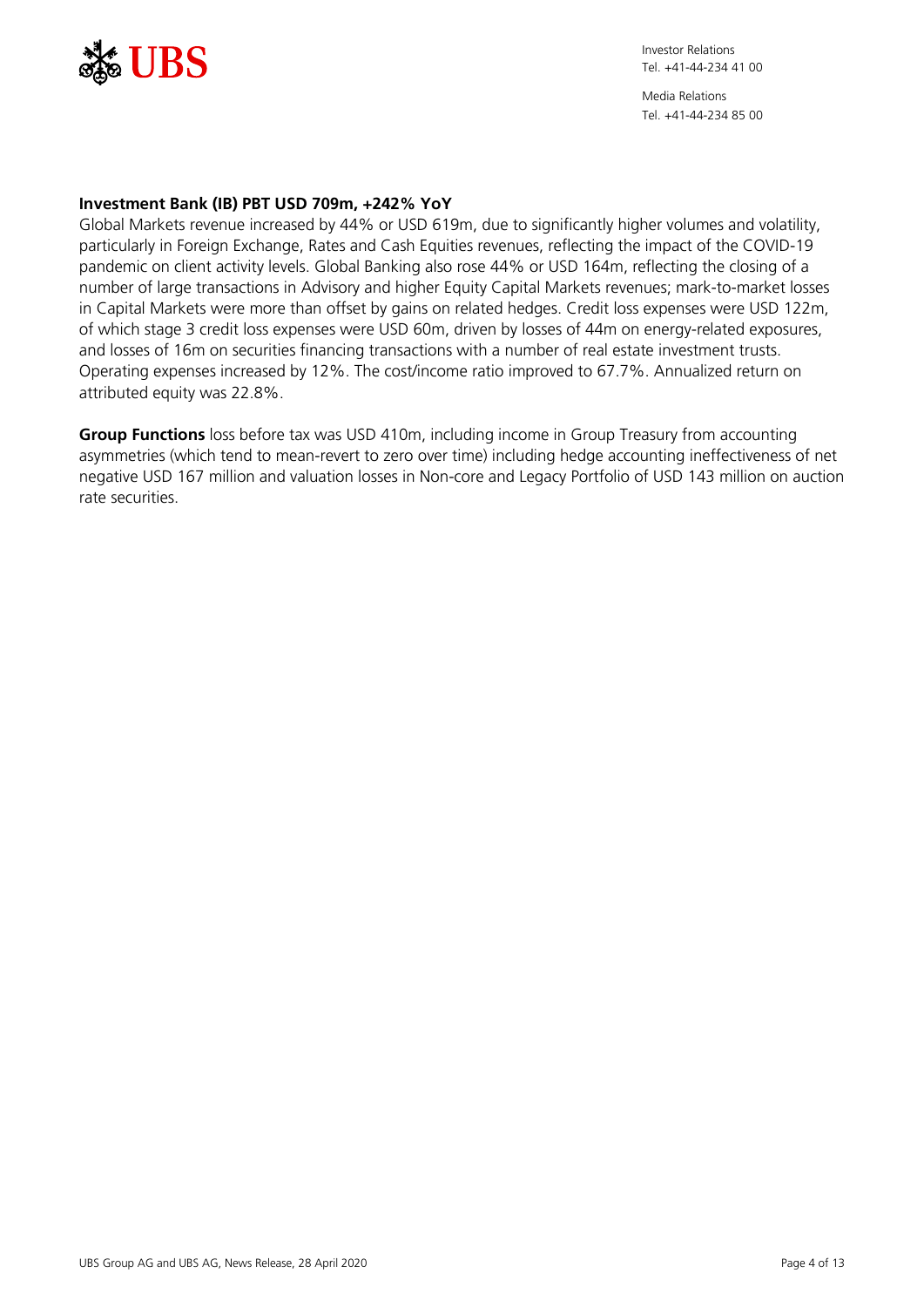

Media Relations Tel. +41-44-234 85 00

# **Using financial strength to help fight COVID-19 and support clients and society**

At the beginning of the current coronavirus (COVID-19) outbreak, the firm's main focus was on safeguarding its employees' well-being, serving clients and maintaining operational continuity. The ensuing pandemic has caused a public health crisis and economic shock that is putting strain on the whole of society. The scale of this challenge demands a huge collective effort and UBS is strongly committed to playing its part, using its capital strength and proven business model to support clients and the communities the firm operates in. UBS is also providing support to its employees: >95% of employees are enabled to work from home and the firm is providing extra flexibility for parents to care for their children and for employees to address other evolving needs.

UBS is supporting emergency measures announced by the Swiss Federal Council to support the economy in conjunction with other Swiss banks. In Switzerland, as of 24 April 2020, UBS has processed over 21,000 applications under the Swiss program for loans to small and medium-sized corporate (SME) clients and has committed more than CHF 2.5bn of loans under this program. UBS has further committed to forgo any profits on these loans. Should any profits result, UBS will donate those to support projects that aid communities in Switzerland.

In the US, UBS is supporting the lending programs created under the CARES Act for small businesses. Working with a partner, UBS expects to make available up to USD 2bn to fund loans under the Paycheck Protection Program. Any profit generated will be donated to provide relief through emergency grants and funding to small business owners.

UBS recognizes the strain and hardship the current situation is causing across our communities. Being in a position to help in various areas, in order to support those who are directly involved in battling the spread of the virus, UBS will donate USD 30m to various COVID-19-related aid projects that support communities across regions in which we operate. Additionally, members of the Group Executive Board have decided to donate 50% of their salaries over the next six months to COVID-19-related relief efforts.

## **Swiss certification for equal pay practices**

UBS takes pay equity seriously and it is important that employees with similar roles, performance and experience are rewarded equally and fairly. The firm has already embedded pay equity into its compensation policies and practices, conducts regular internal reviews and also has its remuneration data across the globe checked by an independent third party. UBS is proud to announce that at the end of April 2020, it will be one of the first banks certified by the Swiss foundation EQUAL-SALARY for its equal pay practices in Switzerland. This builds upon our global commitment on this important topic and we will continue to pursue this topic around the world.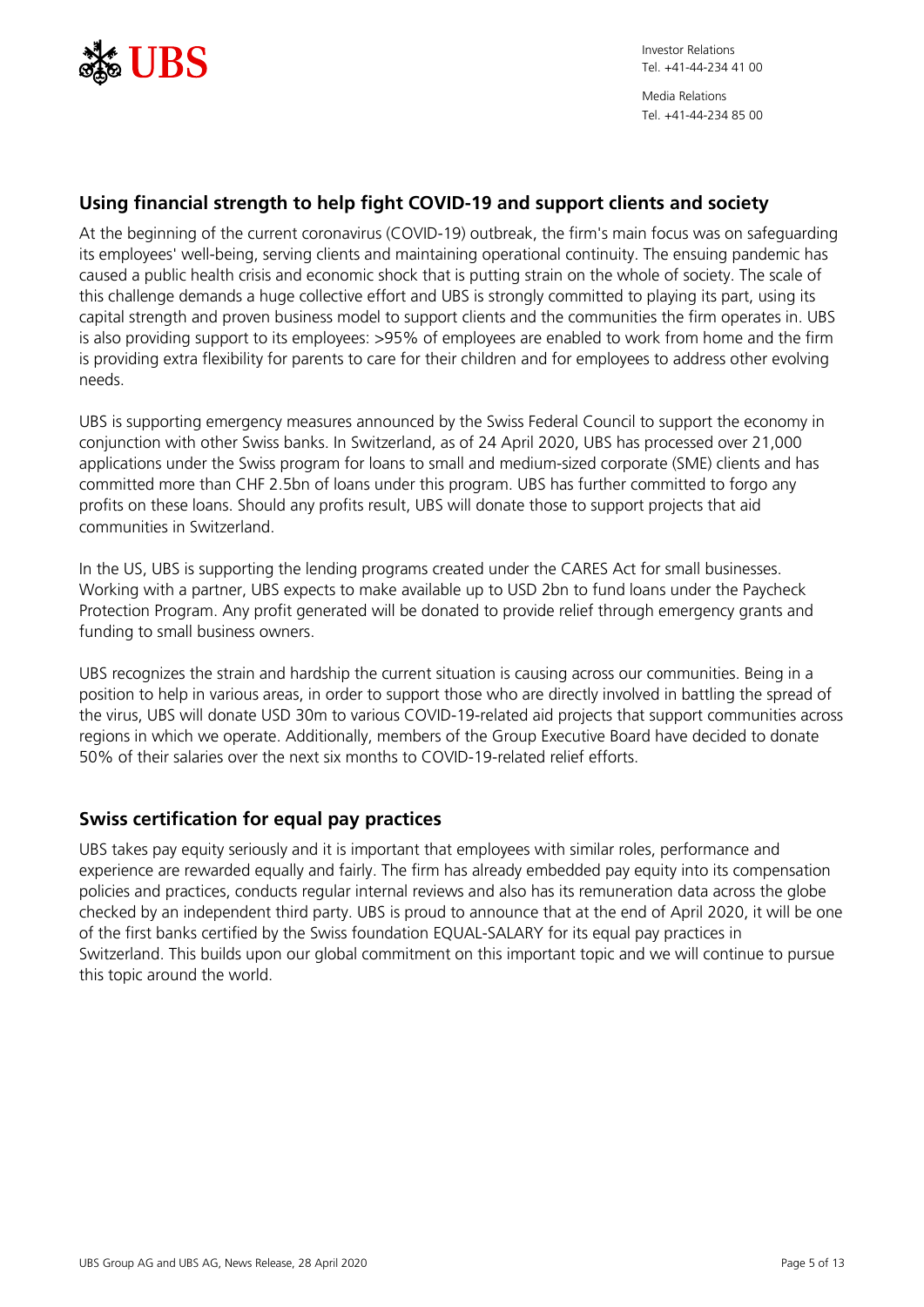

Media Relations Tel. +41-44-234 85 00

Information in this news release is presented for UBS Group AG on a consolidated basis unless otherwise specified. Financial information for UBS AG (consolidated) does not differ materially from UBS Group AG (consolidated) and a comparison between UBS Group AG (consolidated) and UBS AG (consolidated) is provided at the end of this news release.

<sup>1</sup> Return on CET1 capital is calculated as net profit attributable to shareholders divided by average common equity tier 1 capital. <sup>2</sup> Excluding the effects of the temporary exemption of central bank sight deposits for going concern leverage ratio calculation granted by the Swiss Financial Market Supervisory Authority (FINMA) on 25 March 2020 in connection with COVID-19. <sup>3</sup> Going concern leverage ratio under Swiss SRB rules.

<sup>4</sup> Sum of on-balance sheet loans and advances to customers and financial advisors, securities financing transactions, as well as off-balance sheet financial instruments and other credit lines in scope of expected credit loss.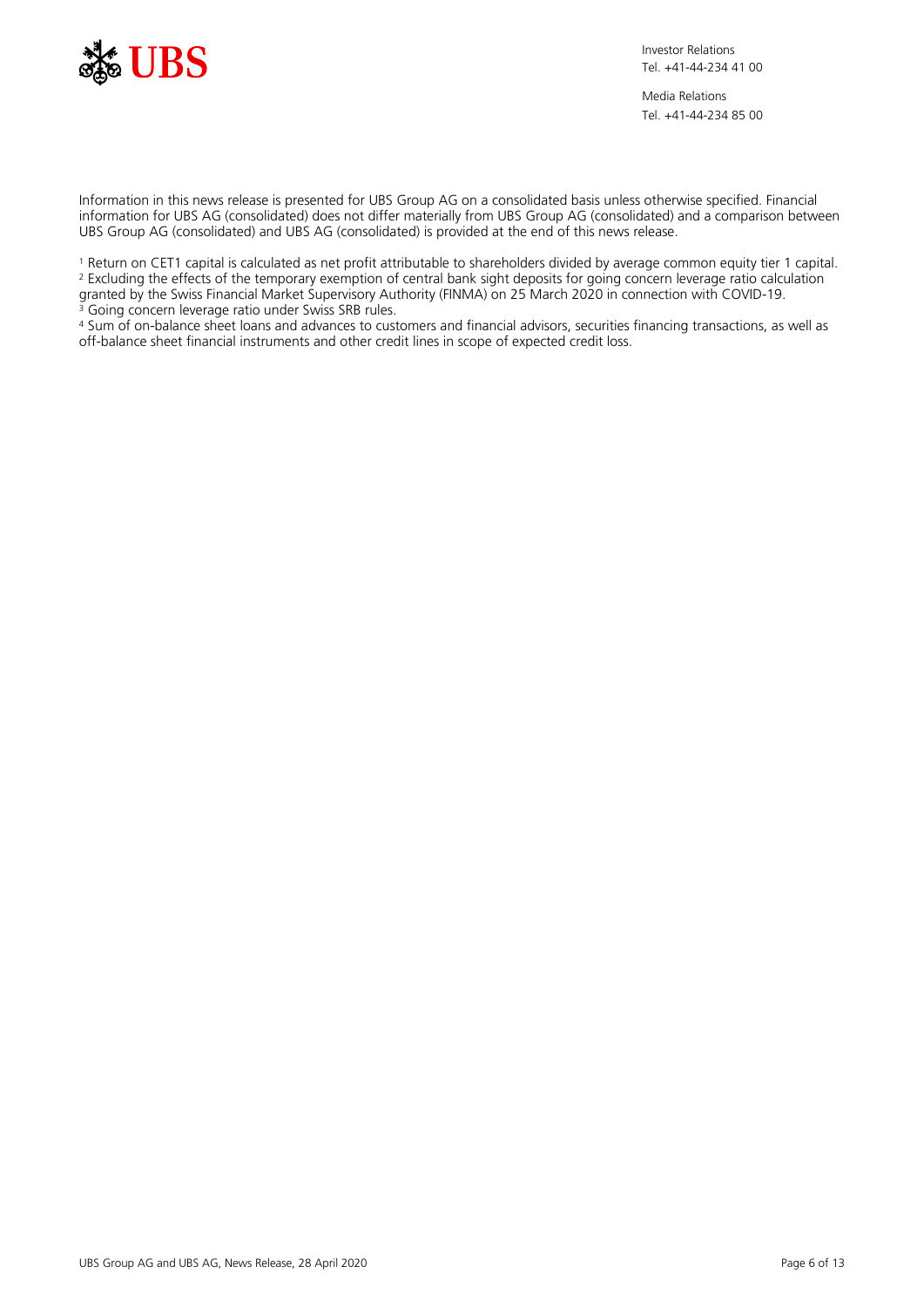

Media Relations Tel. +41-44-234 85 00

#### **Performance of our business divisions and Group Functions**

|                                                                                    | For the quarter ended 31.3.20 |                                    |                          |                    |                           |            |  |
|------------------------------------------------------------------------------------|-------------------------------|------------------------------------|--------------------------|--------------------|---------------------------|------------|--|
| USD million                                                                        | Global Wealth<br>Management   | Personal &<br>Corporate<br>Banking | Asset<br>Manage-<br>ment | Investment<br>Bank | Group<br><b>Functions</b> | <b>UBS</b> |  |
| Operating income                                                                   | 4,547                         | 904                                | 514                      | 2.449              | (480)                     | 7,934      |  |
| Operating expenses                                                                 | 3.329                         | 570                                | 357                      | 1.741              | (71)                      | 5,926      |  |
| of which: net restructuring expenses <sup>1</sup>                                  | 61                            |                                    | 5                        | 19                 | Ω                         | 86         |  |
| of which: net expenses for litigation, regulatory and similar matters <sup>2</sup> |                               | 0                                  | 0                        | (1)                | (1)                       |            |  |
| Operating profit / (loss) before tax                                               | 1.218                         | 334                                | 157                      | 709                | (410)                     | 2,008      |  |

|                                                                                    | For the quarter ended 31.3.19 |                                    |                          |                    |                           |            |  |
|------------------------------------------------------------------------------------|-------------------------------|------------------------------------|--------------------------|--------------------|---------------------------|------------|--|
| USD million                                                                        | Global Wealth<br>Management   | Personal &<br>Corporate<br>Banking | Asset<br>Manage-<br>ment | Investment<br>Bank | Group<br><b>Functions</b> | <b>UBS</b> |  |
| Operating income                                                                   | 4,003                         | 957                                | 446                      | 1.765              | 47                        | 7,218      |  |
| Operating expenses                                                                 | 3.140                         | 570                                | 343                      | 1.558              | 62                        | 5.672      |  |
| of which: net restructuring expenses <sup>1</sup>                                  | 10                            | 4                                  | 6                        | 13                 | 12,                       | 31         |  |
| of which: net expenses for litigation, regulatory and similar matters <sup>2</sup> | 0                             | 0                                  | 0                        | (1)                | (8)                       | (8)        |  |
| Operating profit / (loss) before tax                                               | 863                           | 387                                | 103                      | 207                | (15)                      | 1.546      |  |

1 Reflects expenses for new restructuring initiatives. Prior-year comparative figures also include restructuring expenses related to legacy cost programs. 2 Reflects the net increase in / (release of) provisions for<br>li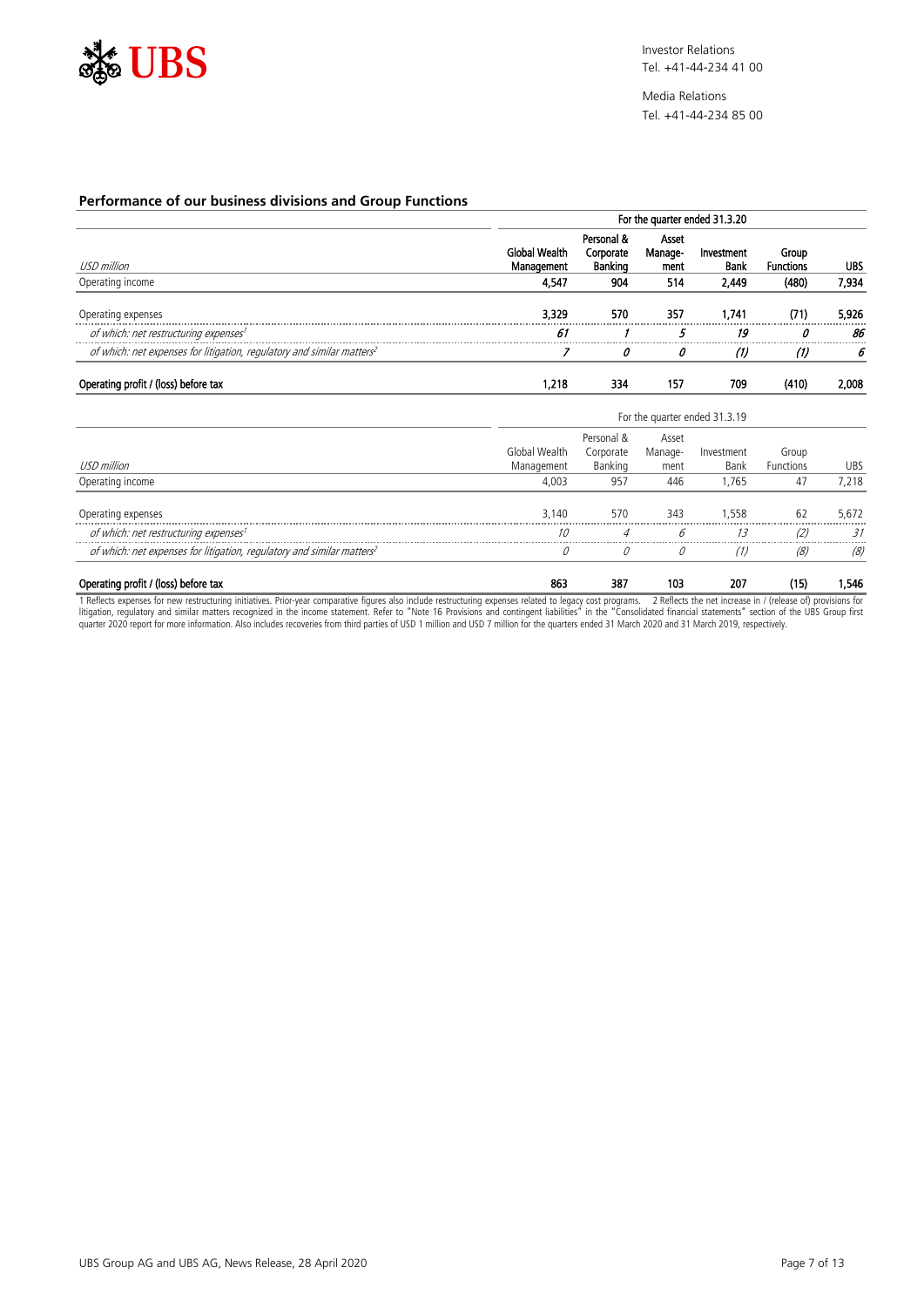

Media Relations Tel. +41-44-234 85 00

#### **Our key figures**

| USD million, except where indicated<br>31.3.20<br>31.12.19<br>Group results<br>Operating income<br>7,934<br>7,052<br>5,926<br>Operating expenses<br>6.124<br>Operating profit / (loss) before tax<br>2.008<br>928<br>Net profit / (loss) attributable to shareholders<br>1,595<br>722<br>1,141<br>Diluted earnings per share (USD) <sup>1</sup><br>0.43<br>0.19<br>Profitability and growth <sup>2</sup><br><br>Return on equity (%)<br>5.2<br>11.3<br>$rac{1}{5.9}$<br>$rac{1}{9.8}$<br>Return on tangible equity (%)<br>12.8 |                                            |      | As of or for the quarter ended |         |
|--------------------------------------------------------------------------------------------------------------------------------------------------------------------------------------------------------------------------------------------------------------------------------------------------------------------------------------------------------------------------------------------------------------------------------------------------------------------------------------------------------------------------------|--------------------------------------------|------|--------------------------------|---------|
|                                                                                                                                                                                                                                                                                                                                                                                                                                                                                                                                |                                            |      |                                | 31.3.19 |
|                                                                                                                                                                                                                                                                                                                                                                                                                                                                                                                                |                                            |      |                                |         |
|                                                                                                                                                                                                                                                                                                                                                                                                                                                                                                                                |                                            |      |                                | 7,218   |
|                                                                                                                                                                                                                                                                                                                                                                                                                                                                                                                                |                                            |      |                                | 5,672   |
|                                                                                                                                                                                                                                                                                                                                                                                                                                                                                                                                |                                            |      |                                | 1,546   |
|                                                                                                                                                                                                                                                                                                                                                                                                                                                                                                                                |                                            |      |                                |         |
|                                                                                                                                                                                                                                                                                                                                                                                                                                                                                                                                |                                            |      |                                | 0.30    |
|                                                                                                                                                                                                                                                                                                                                                                                                                                                                                                                                |                                            |      |                                |         |
|                                                                                                                                                                                                                                                                                                                                                                                                                                                                                                                                |                                            |      |                                | 8.6     |
|                                                                                                                                                                                                                                                                                                                                                                                                                                                                                                                                |                                            |      |                                |         |
|                                                                                                                                                                                                                                                                                                                                                                                                                                                                                                                                | Return on common equity tier 1 capital (%) | 17.7 | 8.2                            | 13.3    |
| 10.8<br>Return on risk-weighted assets, gross (%)<br>12.0                                                                                                                                                                                                                                                                                                                                                                                                                                                                      |                                            |      |                                | 10.9    |
| 3.5<br>3.1<br>3.2<br>Return on leverage ratio denominator, gross (%) <sup>3</sup>                                                                                                                                                                                                                                                                                                                                                                                                                                              |                                            |      |                                |         |
| 86.8<br>72.3<br>Cost / income ratio (%)                                                                                                                                                                                                                                                                                                                                                                                                                                                                                        |                                            |      |                                | 78.4    |
| Effective tax rate (%)<br>20.4<br>21.6                                                                                                                                                                                                                                                                                                                                                                                                                                                                                         |                                            |      |                                | 26.3    |
| Net profit growth (%)<br>39.8<br>129.4                                                                                                                                                                                                                                                                                                                                                                                                                                                                                         |                                            |      |                                | (27.1)  |
| Resources <sup>2</sup>                                                                                                                                                                                                                                                                                                                                                                                                                                                                                                         |                                            |      |                                |         |
| <b>Total assets</b><br>1,098,099<br>972,183                                                                                                                                                                                                                                                                                                                                                                                                                                                                                    |                                            |      |                                | 956,579 |
| Equity attributable to shareholders<br>57,949<br>54,533                                                                                                                                                                                                                                                                                                                                                                                                                                                                        |                                            |      |                                | 53,667  |
| 36.691<br>35,582<br>Common equity tier 1 capital <sup>4</sup>                                                                                                                                                                                                                                                                                                                                                                                                                                                                  |                                            |      |                                | 34,658  |
| Risk-weighted assets <sup>4</sup><br>259,208<br>286.256                                                                                                                                                                                                                                                                                                                                                                                                                                                                        |                                            |      |                                | 267,556 |
| Common equity tier 1 capital ratio (%) <sup>4</sup><br>13.7<br>12.8                                                                                                                                                                                                                                                                                                                                                                                                                                                            |                                            |      |                                | 13.0    |
| Going concern capital ratio (%) <sup>4</sup><br>18.1<br>20.0<br>18.5                                                                                                                                                                                                                                                                                                                                                                                                                                                           |                                            |      |                                |         |
| Total loss-absorbing capacity ratio (%) <sup>4</sup><br>32.7<br>34.6                                                                                                                                                                                                                                                                                                                                                                                                                                                           |                                            |      |                                | 32.7    |
| 955,932<br>911,325<br>Leverage ratio denominator <sup>4</sup>                                                                                                                                                                                                                                                                                                                                                                                                                                                                  |                                            |      |                                | 910,993 |
| Leverage ratio denominator (with temporary FINMA exemption) <sup>5</sup><br>877,463                                                                                                                                                                                                                                                                                                                                                                                                                                            |                                            |      |                                |         |
| Common equity tier 1 leverage ratio (%) <sup>4</sup><br>3.90<br>3.84                                                                                                                                                                                                                                                                                                                                                                                                                                                           |                                            |      |                                | 3.80    |
| Common equity tier 1 leverage ratio (%) (with temporary FINMA exemption) <sup>5</sup><br>4.18                                                                                                                                                                                                                                                                                                                                                                                                                                  |                                            |      |                                |         |
| 5.4<br>Going concern leverage ratio (%) <sup>4</sup><br>5.7                                                                                                                                                                                                                                                                                                                                                                                                                                                                    |                                            |      |                                | 5.4     |
| Going concern leverage ratio (%) (with temporary FINMA exemption) <sup>5</sup><br>5.9                                                                                                                                                                                                                                                                                                                                                                                                                                          |                                            |      |                                |         |
| 9.8<br>Total loss-absorbing capacity leverage ratio (%) <sup>4</sup><br>9.8                                                                                                                                                                                                                                                                                                                                                                                                                                                    |                                            |      |                                | 9.6     |
| $rac{1}{134}$<br>Liquidity coverage ratio (%) <sup>6</sup><br>139                                                                                                                                                                                                                                                                                                                                                                                                                                                              |                                            |      |                                | 153     |
| Other                                                                                                                                                                                                                                                                                                                                                                                                                                                                                                                          |                                            |      |                                |         |
| Invested assets (USD billion)7<br>3,236<br>3.607                                                                                                                                                                                                                                                                                                                                                                                                                                                                               |                                            |      |                                | 3,318   |
| 69.437<br>68.601<br>Personnel (full-time equivalents)<br>67.481                                                                                                                                                                                                                                                                                                                                                                                                                                                                |                                            |      |                                |         |
| Market capitalization <sup>8</sup><br>33,649<br>45,661                                                                                                                                                                                                                                                                                                                                                                                                                                                                         |                                            |      |                                | 45,009  |
| Total book value per share (USD) <sup>8</sup><br>15.08<br>16.17                                                                                                                                                                                                                                                                                                                                                                                                                                                                |                                            |      |                                | 14.45   |
| Total book value per share (CHF)8<br>15.58<br>14.60                                                                                                                                                                                                                                                                                                                                                                                                                                                                            |                                            |      |                                | 14.39   |
| 14.38<br>Tangible book value per share (USD) <sup>8</sup><br>13.29                                                                                                                                                                                                                                                                                                                                                                                                                                                             |                                            |      |                                | 12.67   |
| 13.86<br>Tangible book value per share (CHF) <sup>8</sup><br>12.87                                                                                                                                                                                                                                                                                                                                                                                                                                                             |                                            |      |                                | 12.62   |

1 Refer to "Note 9 Earnings per share (EPS) and shares outstanding" in the "Consolidated financial statements" section of the UBS Group first quarter 2020 report for more information. 2 Refer to the "Performance targets an sheet, liquidity and funding management" section of the UBS Group first quarter 2020 report for more information. 7 Includes invested assets for Global Wealth Management, Asset Management and Personal &<br>Corporate Bankin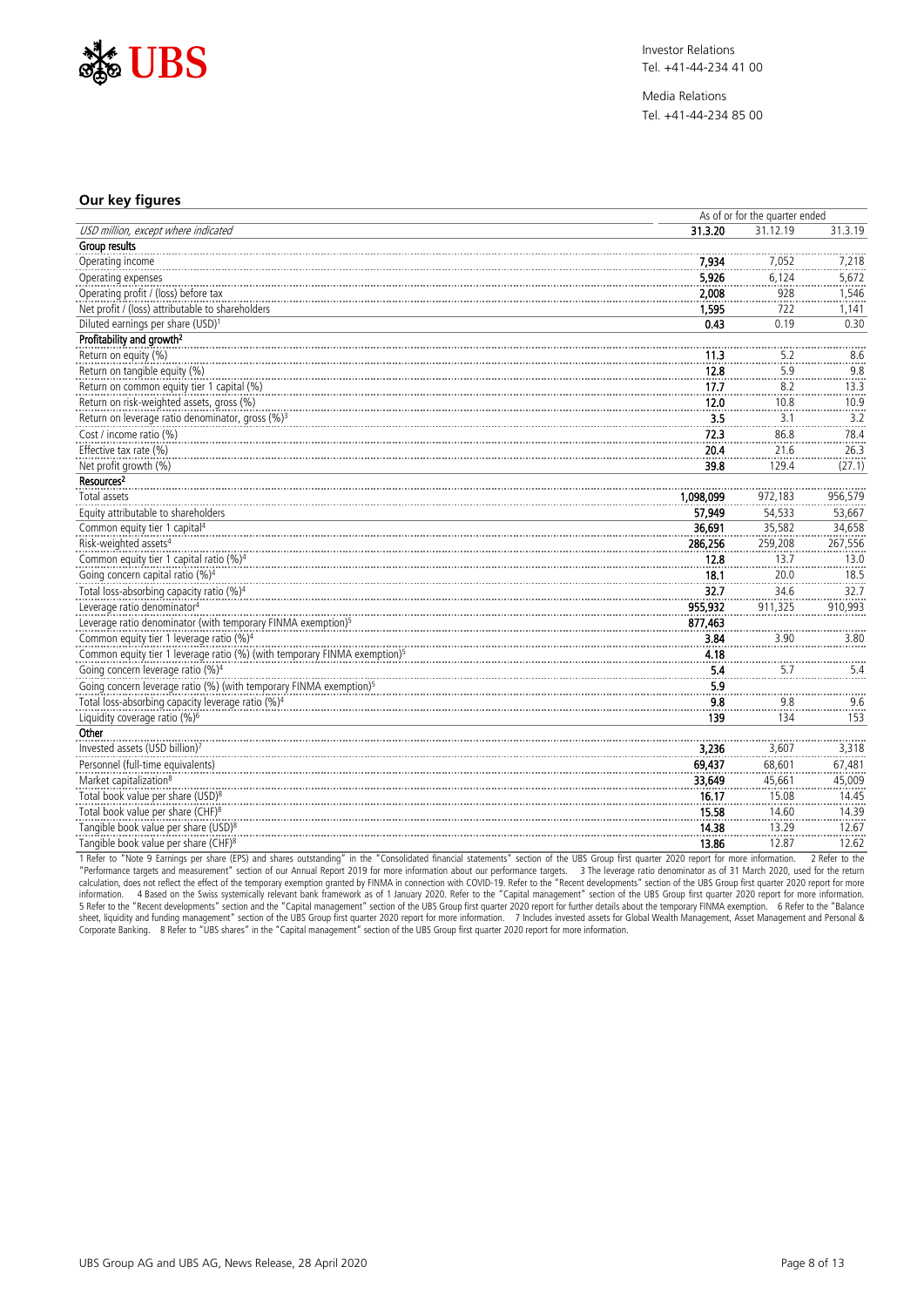

Media Relations Tel. +41-44-234 85 00

#### **Income statement**

|                                                                                           | For the quarter ended |          |         | % change from |                |
|-------------------------------------------------------------------------------------------|-----------------------|----------|---------|---------------|----------------|
| <b>USD</b> million                                                                        | 31.3.20               | 31.12.19 | 31.3.19 | 4019          | 1019           |
| Net interest income                                                                       | 1.330                 | 1,262    | 1.123   | 5             | 18             |
| Other net income from financial instruments measured at fair value through profit or loss | 1,807                 | 1,381    | 1.935   | 31            | (7)            |
| Credit loss (expense) / recovery                                                          | (268)                 | (8)      | (20)    |               |                |
| Fee and commission income                                                                 | 5,477                 | 4,856    | 4,541   | 13            | 21<br>.        |
| Fee and commission expense                                                                | (456)                 | (458)    | (409)   | 0             | 12             |
| Net fee and commission income                                                             | 5.021                 | 4,398    | 4.132   | 14            | 22             |
| Other income                                                                              | 43                    | 19       | 49      | 131           | (11)           |
| Total operating income                                                                    | 7.934                 | 7,052    | 7,218   | 13            | 10             |
| Personnel expenses                                                                        | 4,321                 | 3,902    | 4.043   | 11            | $\overline{7}$ |
| General and administrative expenses                                                       | 1.133                 | 1.618    | 1,187   | (30)          | (5)            |
| Depreciation and impairment of property, equipment and software                           | 456                   | 480      | 427     | (5)           |                |
| Amortization and impairment of goodwill and intangible assets                             | 16                    | 125      | 16      | (88)          | (1)            |
| Total operating expenses                                                                  | 5,926                 | 6,124    | 5,672   | (3)           | 4              |
| Operating profit / (loss) before tax                                                      | 2,008                 | 928      | 1.546   | 116           | 30             |
| Tax expense / (benefit)                                                                   | 410                   | 200      | 407     | 105           |                |
| Net profit / (loss)                                                                       | 1,598                 | 727      | 1.139   | 120           | 40             |
| Net profit / (loss) attributable to non-controlling interests                             | 3                     | 6        | (2)     | (50)          |                |
| Net profit / (loss) attributable to shareholders                                          | 1,595                 | 722      | 1,141   | 121           | 40             |
| <b>Comprehensive income</b>                                                               |                       |          |         |               |                |
| Total comprehensive income                                                                | 4,195                 | (1, 567) | 1,039   |               | 304            |
| Total comprehensive income attributable to non-controlling interests                      | $\left( 2\right)$     | 10       |         |               |                |
| Total comprehensive income attributable to shareholders                                   | 4,197                 | (1, 577) | 1,037   |               | 305            |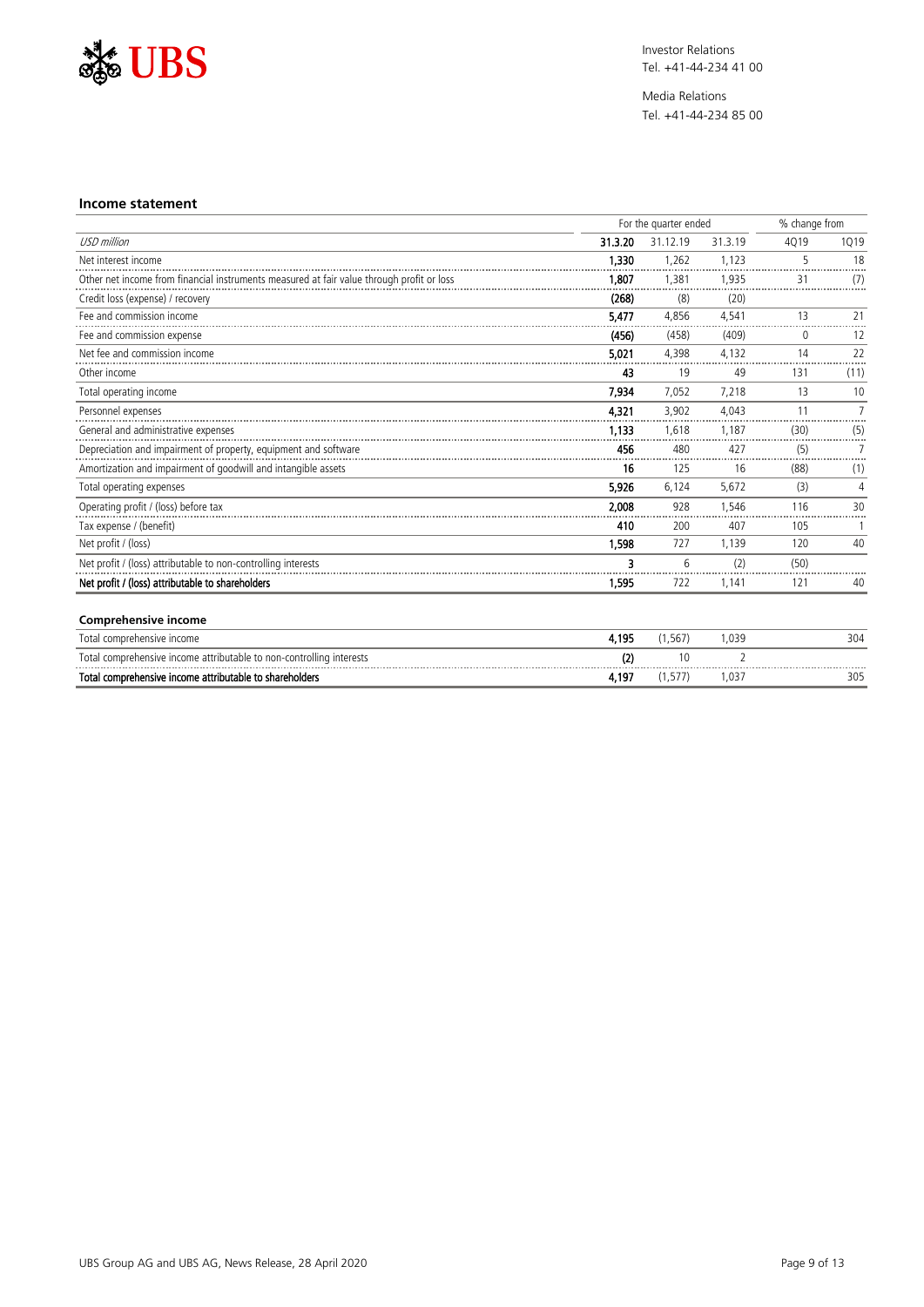

Media Relations Tel. +41-44-234 85 00

## **Comparison between UBS Group AG consolidated and UBS AG consolidated**

|                                                                          | As of or for the quarter ended 31.3.20 | As of or for the quarter ended 31.12.19 |                                 |                                     |                        |                          |
|--------------------------------------------------------------------------|----------------------------------------|-----------------------------------------|---------------------------------|-------------------------------------|------------------------|--------------------------|
| USD million, except where indicated                                      | <b>UBS Group AG</b><br>consolidated    | <b>UBS AG</b><br>consolidated           | <b>Difference</b><br>(absolute) | <b>UBS Group AG</b><br>consolidated | UBS AG<br>consolidated | Difference<br>(absolute) |
| Income statement                                                         |                                        |                                         |                                 |                                     |                        |                          |
| Operating income                                                         | 7,934                                  | 8,009                                   | (75)                            | 7,052                               | 7,145                  | (93)                     |
| Operating expenses                                                       | 5,926                                  | 6,210                                   | (285)                           | 6,124                               | 6,332                  | (207)                    |
| Operating profit / (loss) before tax                                     | 2,008                                  | 1,799                                   | 209                             | 928                                 | 814                    | 114                      |
| of which: Global Wealth Management                                       | 1,218                                  | 1,201                                   | 18                              | 766                                 | 754                    | 12                       |
| of which: Personal & Corporate Banking                                   | 334                                    | 335                                     | 0                               | 310                                 | 311                    | $\frac{1}{2}$            |
| of which: Asset Management                                               | 157                                    | 157                                     | 0                               | 180                                 | 180                    | 0                        |
| of which: Investment Bank                                                | 709                                    | 679                                     | 30                              | (22)                                | (18)                   | $\frac{1}{(4)}$          |
| of which: Group Functions                                                | (410)                                  | (572)                                   | 162                             | (306)                               | (413)                  | 107                      |
| Net profit / (loss)                                                      | 1,598                                  | 1,424                                   | 174                             | 727                                 | 628                    | 100                      |
| of which: net profit / (loss) attributable to shareholders               | 1,595                                  | 1,421                                   | 174                             | 722                                 | 622                    | $100\,$                  |
| of which: net profit / (loss) attributable to non-controlling interests  | 3                                      | 3                                       | 0                               | 6                                   | 6                      | 0                        |
| <b>Statement of comprehensive income</b>                                 |                                        |                                         |                                 |                                     |                        |                          |
| Other comprehensive income                                               | 2.597                                  | 2,671                                   | (74)                            | (2, 295)                            | (1, 475)               | (819)                    |
| of which: attributable to shareholders                                   | 2.602                                  | 2,675                                   | (74)                            | (2, 299)                            | (1, 479)               | (819)                    |
| of which: attributable to non-controlling interests                      | (5)                                    | (5)                                     | $\mathcal{Q}$                   |                                     |                        | 0                        |
| Total comprehensive income                                               | 4,195                                  | 4,095                                   | 100                             | (1, 567)                            | (847)                  | (720)                    |
| of which: attributable to shareholders                                   | 4,197                                  | 4,097                                   | 100                             | (1, 577)                            | (857)                  | (720)                    |
| of which: attributable to non-controlling interests                      | $(2)$                                  | (2)                                     | 0                               | 10                                  | 10                     | 0                        |
|                                                                          |                                        |                                         |                                 |                                     |                        |                          |
| <b>Balance sheet</b>                                                     |                                        |                                         |                                 |                                     |                        |                          |
| Total assets                                                             | 1,098,099                              | 1,099,185                               | (1,085)                         | 972.183                             | 971.916                | 267                      |
| <b>Total liabilities</b>                                                 | 1,039,981                              | 1,041,201                               | (1,220)                         | 917,476                             | 917,988                | (512)                    |
| Total equity                                                             | 58,118                                 | 57,983                                  | 135                             | 54,707                              | 53,928                 | 779                      |
| of which: equity attributable to shareholders                            | 57.949                                 | 57,814                                  | 135                             | 54.533                              | 53,754                 | 779                      |
| of which: equity attributable to non-controlling interests               | 169                                    | 169                                     | 0                               | 174                                 | 174                    | 0                        |
| <b>Capital information</b>                                               |                                        |                                         |                                 |                                     |                        |                          |
| Common equity tier 1 capital                                             | 36.691                                 | 36,194                                  | 497                             | 35,582                              | 35,280                 | 302                      |
| Going concern capital                                                    | 51,916                                 | 47,115                                  | 4,801                           | 51,888                              | 47,237                 | 4,650                    |
| Risk-weighted assets                                                     | 286,256                                | 284,706                                 | 1,551                           | 259,208                             | 257,831                | 1,376                    |
| Common equity tier 1 capital ratio (%)                                   | 12.8                                   | 12.7                                    | 0.1                             | 13.7                                | 13.7                   | 0.0                      |
| Going concern capital ratio (%)                                          | 18.1                                   | 16.5                                    | 1.6                             | 20.0                                | 18.3                   | 1.7                      |
| Total loss-absorbing capacity ratio (%)                                  | 32.7                                   | 32.1                                    | 0.6                             | 34.6                                | 33.9                   | 0.7                      |
| Leverage ratio denominator                                               | 955,932                                | 957,199                                 | (1,267)                         | 911,325                             | 911,232                | 94                       |
| Leverage ratio denominator (with temporary FINMA exemption)              | 877,463                                | 903,756                                 | (26, 293)                       |                                     |                        |                          |
| Common equity tier 1 leverage ratio (%)                                  | 3.84                                   | 3.78                                    | 0.06                            | 3.90                                | 3.87                   | 0.03                     |
| Common equity tier 1 leverage ratio (%) (with temporary FINMA exemption) | 4.18                                   | 4.00                                    | 0.18                            |                                     |                        | .                        |
| Going concern leverage ratio (%)                                         | 5.4                                    | 4.9                                     | 0.5                             | 5.7                                 | 5.2                    | 0.5                      |
| Going concern leverage ratio (%) (with temporary FINMA exemption)        | 5.9                                    | 5.2                                     | 0.7                             |                                     |                        |                          |
| Total loss-absorbing capacity leverage ratio (%)                         | 9.8                                    | 9.5                                     | 0.3                             | 9.8                                 | 9.6                    | 0.2                      |

1 Refer to the "Recent developments" section and the "Capital management" section of the UBS Group first quarter 2020 report for further details about the temporary FINMA exemption.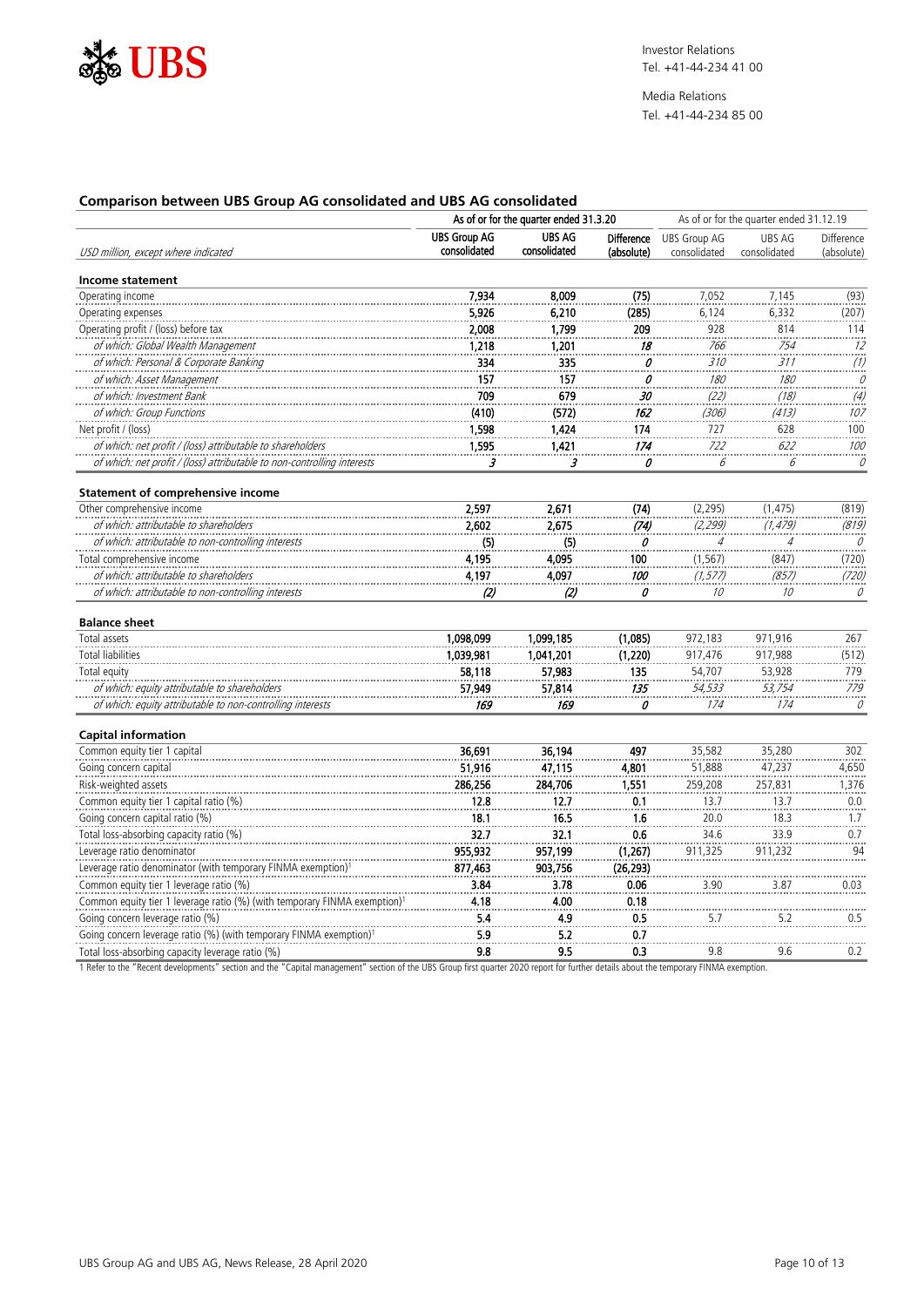

Media Relations Tel. +41-44-234 85 00

UBS's first quarter 2020 report, news release and slide presentation will be available from 06:45 CEST on Tuesday, 28 April 2020, at *[www.ubs.com/quarterlyreporting](https://www.ubs.com/quarterlyreporting)*.

UBS will hold a presentation of its first quarter 2020 results on Tuesday, 28 April 2020. The results will be presented by Sergio P. Ermotti, Group Chief Executive Officer, Kirt Gardner, Group Chief Financial Officer, Martin Osinga, Investor Relations, and Mark Hengel, Group External Communications.

## **Time**

- 09:00–11:00 CEST
- 08:00–10:00 GMT
- 03:00–05:00 US EST

## **Audio webcast**

The presentation for analysts can be followed live on *[www.ubs.com/quarterlyreporting](https://www.ubs.com/quarterlyreporting)* with a simultaneous slide show.

## **Webcast playback**

An audio playback of the results presentation will be made available at *[www.ubs.com/investors](https://www.ubs.com/investors)* later in the day.

## **UBS Group AG and UBS AG**

Investor contact Switzerland: +41-44-234 41 00

Media contact Switzerland: +41-44-234 85 00 UK: +44-207-567 47 14 Americas: +1-212-882 58 58  $APAC: +852-297-18200$ 

www.ubs.com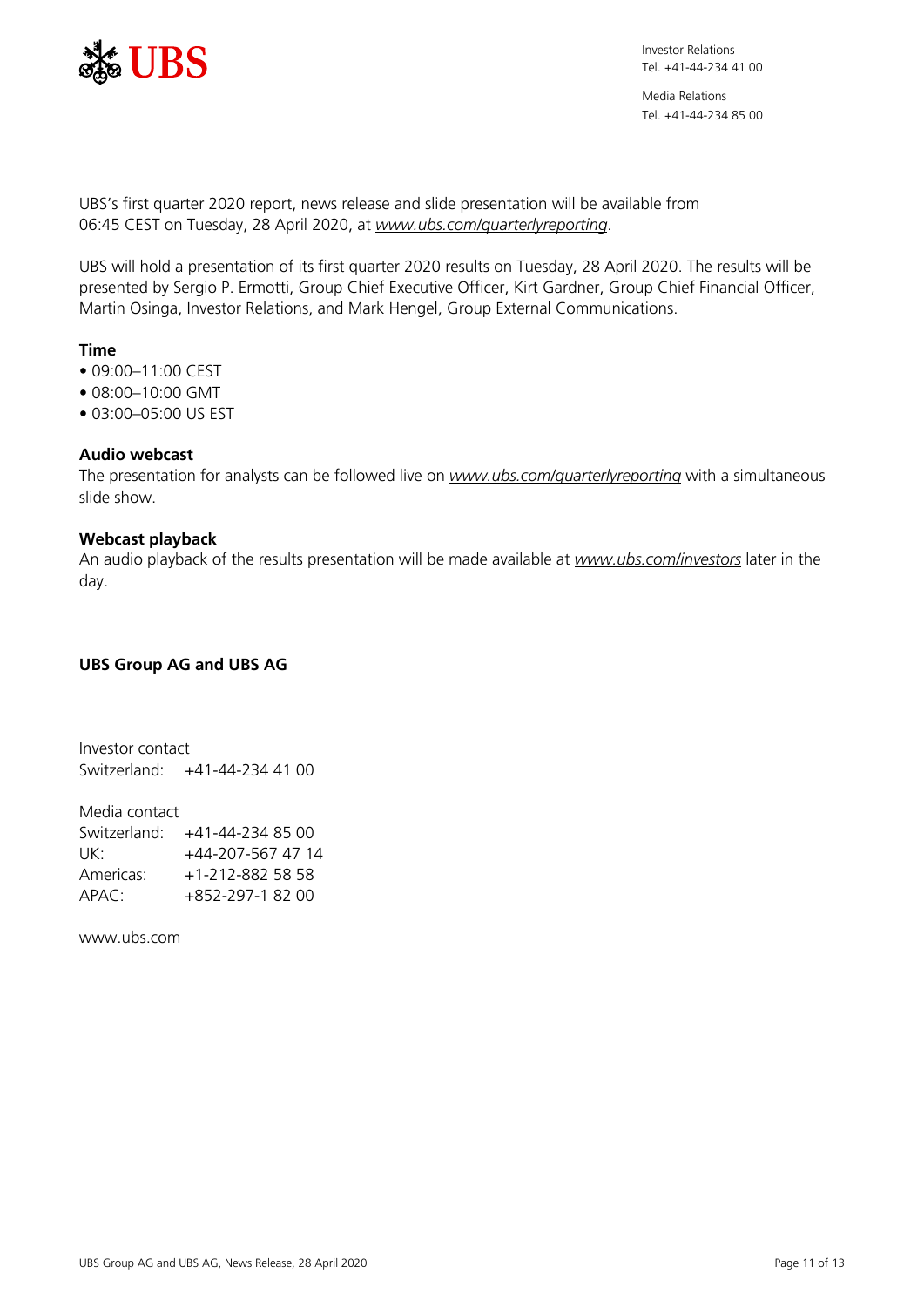

Media Relations Tel. +41-44-234 85 00

#### **Cautionary Statement Regarding Forward-Looking Statements**

This news release contains statements that constitute "forward-looking statements," including but not limited to management's outlook for UBS's financial performance and statements relating to the anticipated effect of transactions and strategic initiatives on UBS's business and future development. While these forward-looking statements represent UBS's judgments and expectations concerning the matters described, a number of risks, uncertainties and other important factors could cause actual developments and results to differ materially from UBS's expectations. The outbreak of COVID-19 and the measures being taken globally to reduce the peak of the resulting pandemic will likely have a significant adverse effect on global economic activity, including in China, the United States and Europe, and an adverse effect on the credit profile of some of our clients and other market participants, which may result in an increase in expected credit loss expense and credit impairments. The unprecedented scale of the measures to control the COVID-19 outbreak create significantly greater uncertainty about forward-looking statements in addition to the factors that generally affect our businesses, but not limited to: (i) the degree to which UBS is successful in the ongoing execution of its strategic plans, including its cost reduction and efficiency initiatives and its ability to manage its levels of risk-weighted assets (RWA) and leverage ratio denominator (LRD), liquidity coverage ratio and other financial resources, including changes in RWA assets and liabilities arising from higher market volatility and other changes related to the COVID-19 pandemic; (ii) the degree to which UBS is successful in implementing changes to its businesses to meet changing market, regulatory and other conditions; (iii) the continuing low or negative interest rate environment in Switzerland and other jurisdictions; (iv) developments (including as a result of the COVID-19 pandemic) in the macroeconomic climate and in the markets in which UBS operates or to which it is exposed, including movements in securities prices or liquidity, credit spreads, and currency exchange rates, and the effects of economic conditions, market developments, and geopolitical tensions, and changes to national trade policies on the financial position or creditworthiness of UBS's clients and counterparties as well as on client sentiment and levels of activity; (v) changes in the availability of capital and funding, including any changes in UBS's credit spreads and ratings, as well as availability and cost of funding to meet requirements for debt eligible for total loss-absorbing capacity (TLAC); (vi) changes in or the implementation of financial legislation and regulation in Switzerland, the US, the UK, the European Union and other financial centers that have imposed, or resulted in, or may do so in the future, more stringent or entity-specific capital, TLAC, leverage ratio, net stable funding ratio, liquidity and funding requirements, heightened operational resilience requirements, incremental tax requirements, additional levies, limitations on permitted activities, constraints on remuneration, constraints on transfers of capital and liquidity and sharing of operational costs across the Group or other measures, and the effect these will or would have on UBS's business activities; (vii) the degree to which UBS is successful in implementing further changes to its legal structure to improve its resolvability and meet related regulatory requirements and the potential need to make further changes to the legal structure or booking model of UBS Group in response to legal and regulatory requirements, proposals in Switzerland and other jurisdictions for mandatory structural reform of banks or systemically important institutions or to other external developments, and the extent to which such changes will have the intended effects; (viii) UBS's ability to maintain and improve its systems and controls for the detection and prevention of money laundering and compliance with sanctions to meet evolving regulatory requirements and expectations, in particular in the US; (ix) the uncertainty arising from the UK's exit from the EU; (x) changes in UBS's competitive position, including whether differences in regulatory capital and other requirements among the major financial centers will adversely affect UBS's ability to compete in certain lines of business; (xi) changes in the standards of conduct applicable to our businesses that may result from new regulations or new enforcement of existing standards, including recently enacted and proposed measures to impose new and enhanced duties when interacting with customers and in the execution and handling of customer transactions; (xii) the liability to which UBS may be exposed, or possible constraints or sanctions that regulatory authorities might impose on UBS, due to litigation, contractual claims and regulatory investigations, including the potential for disqualification from certain businesses, potentially large fines or monetary penalties, or the loss of licenses or privileges as a result of regulatory or other governmental sanctions, as well as the effect that litigation, regulatory and similar matters have on the operational risk component of our RWA as well as the amount of capital available for return to shareholders; (xiii) the effects on UBS's cross-border banking business of tax or regulatory developments and of possible changes in UBS's policies and practices relating to this business; (xiv) UBS's ability to retain and attract the employees necessary to generate revenues and to manage, support and control its businesses, which may be affected by competitive factors; (xv) changes in accounting or tax standards or policies, and determinations or interpretations affecting the recognition of gain or loss, the valuation of goodwill, the recognition of deferred tax assets and other matters; (xvi) UBS's ability to implement new technologies and business methods, including digital services and technologies, and ability to successfully compete with both existing and new financial service providers, some of which may not be regulated to the same extent; (xvii) limitations on the effectiveness of UBS's internal processes for risk management, risk control, measurement and modeling, and of financial models generally; (xviii) the occurrence of operational failures, such as fraud, misconduct, unauthorized trading, financial crime, cyberattacks and systems failures, the risk of which is increased while COVID-19 control measures require large portions of the staff of both UBS and its service providers to work remotely; (xix) restrictions on the ability of UBS Group AG to make payments or distributions, including due to restrictions on the ability of its subsidiaries to make loans or distributions, directly or indirectly, or, in the case of financial difficulties, due to the exercise by FINMA or the regulators of UBS's operations in other countries of their broad statutory powers in relation to protective measures, restructuring and liquidation proceedings; (xx) the degree to which changes in regulation, capital or legal structure, financial results or other factors may affect UBS's ability to maintain its stated capital return objective; and (xxi) the effect that these or other factors or unanticipated events may have on our reputation and the additional consequences that this may have on our business and performance. The sequence in which the factors above are presented is not indicative of their likelihood of occurrence or the potential magnitude of their